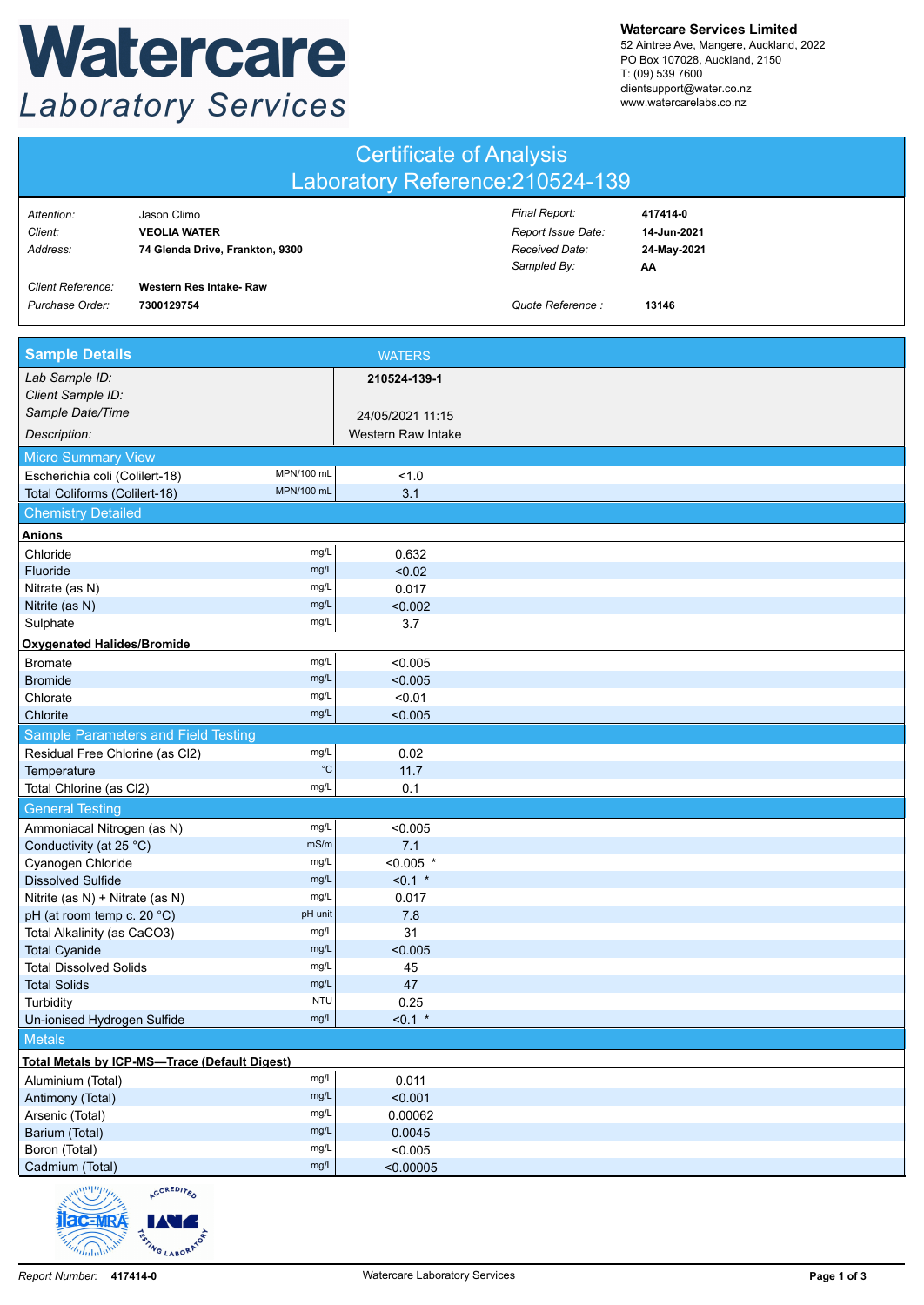| <b>Sample Details (continued)</b>             |      | <b>WATERS</b>      |
|-----------------------------------------------|------|--------------------|
| Lab Sample ID:                                |      | 210524-139-1       |
| Client Sample ID:                             |      |                    |
| Sample Date/Time:                             |      | 24/05/2021 11:15   |
| Description:                                  |      | Western Raw Intake |
| <b>Metals</b>                                 |      |                    |
| Total Metals by ICP-MS-Trace (Default Digest) |      |                    |
| Calcium (Total)                               | mg/L | 11                 |
| Chromium (Total)                              | mg/L | < 0.0005           |
| Copper (Total)                                | mg/L | 0.0023             |
| Iron (Total)                                  | mg/L | 0.0074             |
| Lead (Total)                                  | mg/L | 0.0007             |
| Magnesium (Total)                             | mg/L | 0.62               |
| Manganese (Total)                             | mg/L | 0.00066            |
| Mercury (Total)                               | mg/L | < 0.00005          |
| Molybdenum (Total)                            | mg/L | 0.00038            |
| Nickel (Total)                                | mg/L | 0.00015            |
| Potassium (Total)                             | mg/L | 0.7                |
| Selenium (Total)                              | mg/L | < 0.0005           |
| Sodium (Total)                                | mg/L | 0.87               |
| Total Hardness (as CaCO3)                     | mg/L | 31                 |
| Uranium (Total)                               | mg/L | 0.000026           |
| Zinc (Total)                                  | mg/L | 0.0032             |

*Results marked with \* are not accredited to International Accreditation New Zealand*

*Where samples have been supplied by the client, they are tested as received.* 

*The results of analysis contained in this report relate only to the sample(s) tested. A dash indicates no test performed.*

## **Reference Methods**

The sample(s) referred to in this report were analysed by the following method(s)

| The sample(s) referred to in this report were analysed by the following method(s) |                                                                               |              |                |            |  |  |  |
|-----------------------------------------------------------------------------------|-------------------------------------------------------------------------------|--------------|----------------|------------|--|--|--|
| Analyte                                                                           | <b>Method Reference</b>                                                       | <b>MDL</b>   | <b>Samples</b> | Location   |  |  |  |
| <b>Micro Summary View</b>                                                         |                                                                               |              |                |            |  |  |  |
| Escherichia coli (Colilert-18)                                                    | APHA (online edition) 9223 B Colilert<br>Quantitray                           | 1 MPN/100 mL | aii            | Queenstown |  |  |  |
| Total Coliforms (Colilert-18)                                                     | APHA (online edition) 9223 B Colilert<br>Quantitray                           | 1 MPN/100 mL | All            | Queenstown |  |  |  |
| <b>Chemistry Detailed</b>                                                         |                                                                               |              |                |            |  |  |  |
| <b>Anions</b>                                                                     |                                                                               |              |                |            |  |  |  |
| Chloride                                                                          | APHA (online edition) 4110 B                                                  | $0.02$ mg/L  | All            | Auckland   |  |  |  |
| Fluoride                                                                          | APHA (online edition) 4110 B                                                  | $0.02$ mg/L  | All            | Auckland   |  |  |  |
| Nitrate (as N)                                                                    | APHA (online edition) 4110 B                                                  | 0.002 mg/L   | aii            | Auckland   |  |  |  |
| Nitrite (as N)                                                                    | APHA (online edition) 4110 B                                                  | $0.002$ mg/L | aii            | Auckland   |  |  |  |
| Sulphate                                                                          | APHA (online edition) 4110 B                                                  | $0.02$ mg/L  | All            | Auckland   |  |  |  |
| <b>Oxygenated Halides/Bromide</b>                                                 |                                                                               |              |                |            |  |  |  |
| <b>Bromate</b>                                                                    | USEPA 300.0 (modified)                                                        | 0.005 mg/L   | All            | Auckland   |  |  |  |
| <b>Bromide</b>                                                                    | USEPA 300.0 (modified)                                                        | 0.005 mg/L   | All            | Auckland   |  |  |  |
| Chlorate                                                                          | USEPA 300.0 (modified)                                                        | 0.010 mg/L   | All            | Auckland   |  |  |  |
| Chlorite                                                                          | USEPA 300.0 (modified)                                                        | $0.005$ mg/L | All            | Auckland   |  |  |  |
| Sample Parameters and Field Testing                                               |                                                                               |              |                |            |  |  |  |
| Residual Free Chlorine (as Cl2)                                                   | APHA (online edition) 4500-Cl G                                               | $0.02$ mg/L  | aii            | Queenstown |  |  |  |
| Temperature                                                                       | APHA (online edition) 2550 B                                                  | °C           | All            | Queenstown |  |  |  |
| Total Chlorine (as Cl2)                                                           | APHA (online edition) 4500-Cl G                                               | $0.02$ mg/L  | All            | Queenstown |  |  |  |
| <b>General Testing</b>                                                            |                                                                               |              |                |            |  |  |  |
| Ammoniacal Nitrogen (as N) by Flow Analysis                                       | APHA (online edition) 4500-NH3 H                                              | $0.005$ mg/L | All            | Auckland   |  |  |  |
| Conductivity (at 25 °C) by Electrode                                              | APHA (online edition) 2510 B                                                  | $0.5$ mS/m   | All            | Auckland   |  |  |  |
| Cyanogen Chloride by Spectrophotometry                                            | APHA (online edition) 4500-CN J                                               | $0.005$ mg/L | aii            | Auckland   |  |  |  |
| Dissolved Sulfide by Colour Comparison (Methylene Blue<br>Method)                 | APHA (online edition) 4500-S2 B (modified) &<br>D                             | $0.1$ mg/L   | All            | Auckland   |  |  |  |
| Nitrite (as $N$ ) + Nitrate (as $N$ )                                             | Calculation                                                                   | 0.001 mg/L   | All            | Auckland   |  |  |  |
| pH (at room temp c. 20 °C) by Electrode                                           | APHA (online edition) 4500-H B (Tested<br>beyond 15 minute APHA holding time) | 0.1 pH unit  | All            | Auckland   |  |  |  |
| Total Alkalinity (as CaCO3) by Titration                                          | APHA (online edition) 2320 B                                                  | 1 $mg/L$     | All            | Auckland   |  |  |  |